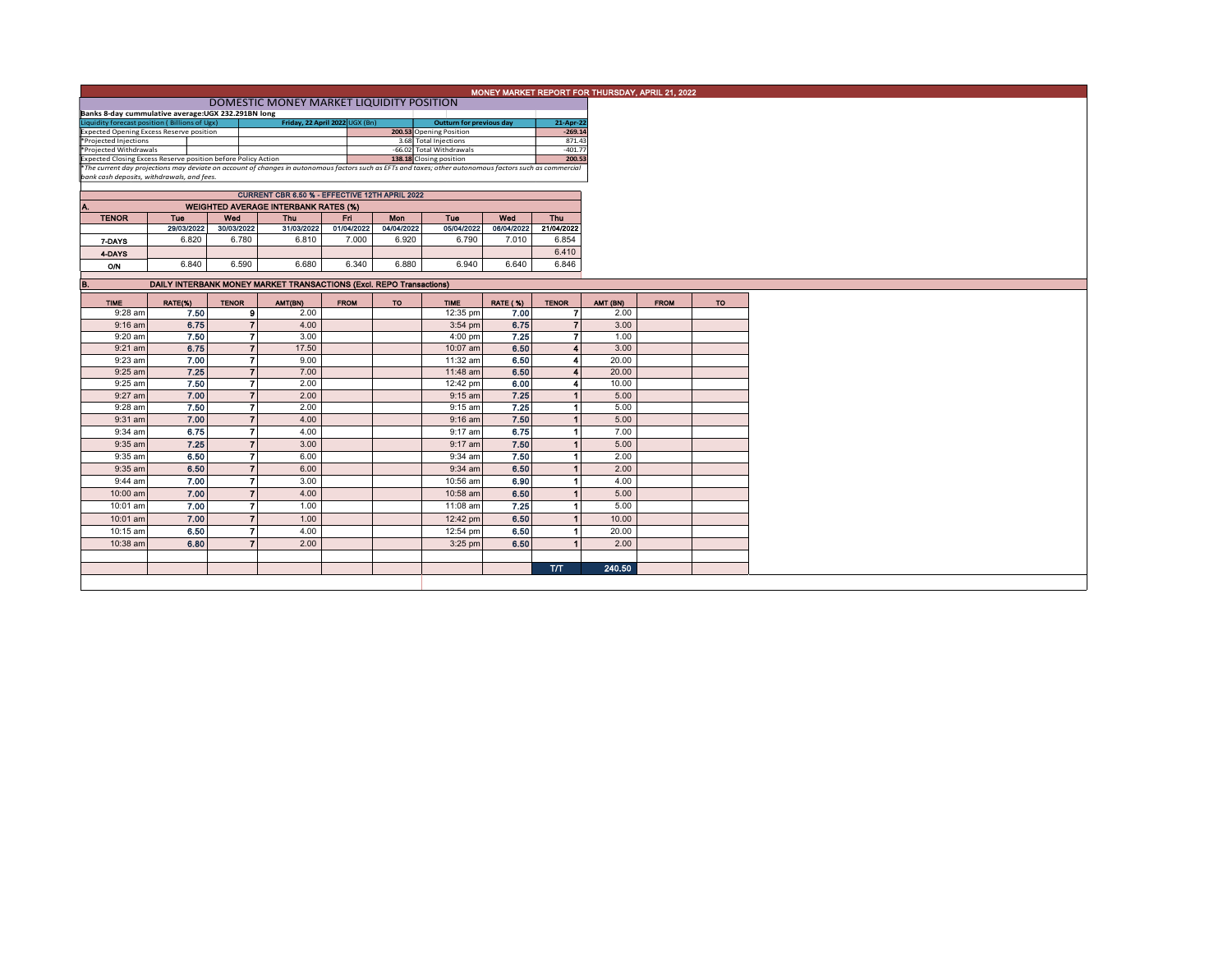| c.                                                                                    |                                        |                          | <b>CBR AND THE 7- DAY WAR INTERBANK RATES</b>                                                  |                     |                                    |                                          |                     |                                                                    |              |                      |                     |              |            |            |            |
|---------------------------------------------------------------------------------------|----------------------------------------|--------------------------|------------------------------------------------------------------------------------------------|---------------------|------------------------------------|------------------------------------------|---------------------|--------------------------------------------------------------------|--------------|----------------------|---------------------|--------------|------------|------------|------------|
| 9.500                                                                                 |                                        |                          |                                                                                                |                     |                                    |                                          |                     |                                                                    |              |                      |                     |              |            |            |            |
| 9.000<br>8.500                                                                        |                                        |                          |                                                                                                |                     |                                    |                                          |                     |                                                                    |              |                      |                     |              |            |            |            |
| 8.000                                                                                 |                                        |                          |                                                                                                |                     |                                    |                                          |                     |                                                                    |              |                      |                     |              |            |            |            |
| 7.500                                                                                 |                                        |                          |                                                                                                |                     |                                    |                                          |                     |                                                                    |              |                      |                     |              |            |            |            |
| 7.000                                                                                 |                                        |                          |                                                                                                |                     |                                    |                                          |                     |                                                                    |              |                      |                     |              |            |            |            |
| 6.500                                                                                 |                                        |                          |                                                                                                |                     |                                    |                                          |                     |                                                                    |              |                      | .                   |              |            |            |            |
| 6.000                                                                                 |                                        |                          |                                                                                                |                     |                                    |                                          |                     |                                                                    |              |                      |                     |              |            |            |            |
| 5.500                                                                                 |                                        |                          |                                                                                                |                     |                                    |                                          |                     |                                                                    |              |                      |                     |              |            |            |            |
| 5.000                                                                                 |                                        |                          |                                                                                                |                     |                                    |                                          |                     |                                                                    |              |                      |                     |              |            |            |            |
| 4.500                                                                                 |                                        |                          |                                                                                                |                     |                                    |                                          |                     |                                                                    |              |                      |                     |              |            |            |            |
| 4.000                                                                                 |                                        |                          |                                                                                                |                     |                                    |                                          |                     |                                                                    |              |                      |                     |              |            |            |            |
|                                                                                       | 31/03/2022                             | 01/04/2022               | 04/04/2022                                                                                     | 05/04/2022          |                                    | 06/04/2022                               | 07/04/2022          | 11/04/2022                                                         |              | 12/04/2022           | 13/04/2022          | 14/04/2022   | 19/04/2022 | 20/04/2022 | 21/04/2022 |
|                                                                                       |                                        |                          |                                                                                                |                     |                                    |                                          |                     |                                                                    |              |                      |                     |              |            |            |            |
|                                                                                       |                                        |                          |                                                                                                |                     |                                    |                                          |                     | • Overnight WAR = 7-day WAR - CBR rate - Upper bound - Lower bound |              |                      |                     |              |            |            |            |
|                                                                                       |                                        |                          |                                                                                                |                     |                                    |                                          |                     |                                                                    |              |                      |                     |              |            |            |            |
| D.                                                                                    |                                        |                          | MONETARY POLICY OPERATIONS MATURITIES PROFILE: (28-APRIL- 2022 TO 08-DECEMBER- 2022)           |                     |                                    |                                          |                     |                                                                    |              |                      |                     |              |            |            |            |
| <b>DATE</b>                                                                           | <b>THUR</b>                            | <b>THUR</b><br>05-May-22 | <b>THUR</b>                                                                                    | <b>THUR</b>         | <b>THUR</b>                        | <b>THUR</b>                              | <b>THUR</b>         | <b>THUR</b>                                                        | <b>THUR</b>  | <b>THUR</b>          | <b>THUR</b>         | <b>TOTAL</b> |            |            |            |
| <b>REPO</b>                                                                           | 28-Apr-22<br>$\sim$                    |                          | 12-May-22                                                                                      | 26-May-22           | 02-Jun-22<br>$\sim$                | 09-Jun-22                                | 07-Jul-22<br>$\sim$ | 04-Aug-22                                                          | 18-Aug-22    | 10-Nov-22            | 08-Dec-22<br>$\sim$ | $\sim$       |            |            |            |
| <b>REV REPO</b>                                                                       | $\sim$                                 | $\sim$                   | $\sim$                                                                                         | $\sim$              | $\sim$                             | $\sim$                                   | $\sim$              | $\sim$                                                             | $\sim$       | $\sim$               | $\sim$              | $\sim$       |            |            |            |
| <b>BOU BILL/DEPO A</b>                                                                | 82.22                                  | 537.46                   | 16.10                                                                                          | 20.30               | 10.00                              | 215.03                                   | 48.05               | 33.00                                                              | 26.60        | 15.00                | 22.13               | 1,025.89     |            |            |            |
| <b>TOTALS</b>                                                                         | 82.22                                  | 537.46                   | 16.10                                                                                          | 20.30               | 10.00                              | 215.03                                   | 48.05               | 33.00                                                              | 26.60        | 15.00                | 22.13               | 1,025.89     |            |            |            |
|                                                                                       |                                        |                          | Total O/S Deposit Auction & BOU Bill balances held by BOU up to 08 December 2022: UGX 1,026 BN |                     |                                    |                                          |                     |                                                                    |              |                      |                     |              |            |            |            |
|                                                                                       |                                        |                          | Total O/S Repo, Reverse Repo, BOU Bill balances held by BOU: UGX 1,026 BN                      |                     |                                    |                                          |                     |                                                                    |              |                      |                     |              |            |            |            |
| (EI) STOCK OF TREASURY SECURITIES                                                     |                                        |                          |                                                                                                |                     | EII)                               | <b>MONETARY POLICY MARKET OPERATIONS</b> |                     |                                                                    |              |                      |                     |              |            |            |            |
|                                                                                       | LAST TBIILS ISSUE DATE: 13-APRIL-2022  |                          |                                                                                                |                     |                                    |                                          |                     | (VERTICAL REPOS, REV-REPOS & BOU BILL)                             |              |                      |                     |              |            |            |            |
|                                                                                       | On-the-run O/S T-BILL STOCKs (Bns-UGX) |                          | 5.283.06                                                                                       | 22/04/2022          | OMO                                | <b>ISSUE DATE</b>                        | <b>AMOUNT</b>       | <b>WAR</b>                                                         | <b>RANGE</b> | <b>TENOR</b>         |                     |              |            |            |            |
| On-the-run O/S T-BONDSTOCKs(Bns-UGX)                                                  |                                        |                          | 21,820.81                                                                                      | 22/04/2022 BOU BILL |                                    | 10-Mar                                   | 21.09               | 6.906                                                              |              | 28                   |                     |              |            |            |            |
| TOTAL TBILL & TBOND STOCK- UGX                                                        |                                        |                          | 27,103.87                                                                                      |                     | <b>BOU BILL</b>                    | 10-Mar                                   | 326.83              | 7.149                                                              |              | 56                   |                     |              |            |            |            |
| O/S-Outstanding                                                                       |                                        |                          |                                                                                                |                     | <b>BOU BILL</b>                    | 10-Mar                                   | 9.83                | 7.357                                                              |              | 84                   |                     |              |            |            |            |
| <b>MATURITY</b>                                                                       | <b>TOTAL STOCK</b>                     | YTM (%)                  | <b>CHANGE IN</b>                                                                               |                     | <b>REPO</b>                        | 10-Mar                                   | 287.50              | 6.500                                                              |              | 7                    |                     |              |            |            |            |
|                                                                                       | (BN UGX)                               | AT CUT OFF*              | YTM (+/-)                                                                                      |                     | <b>REPO</b>                        | 11-Mar                                   | 180.00              | 6,500                                                              |              | 6                    |                     |              |            |            |            |
| 91                                                                                    | 88.22                                  | 6.601                    | 0.100                                                                                          |                     | <b>REPO</b>                        | 14-Mar                                   | 87.00               | 6.500                                                              |              | 3                    |                     |              |            |            |            |
| 182                                                                                   | 378.19                                 | 8.489                    | 0.357                                                                                          |                     | <b>REPO</b>                        | 15-Mar                                   | 270.00              | 6.500                                                              |              |                      |                     |              |            |            |            |
| 364                                                                                   | 4,816.64                               | 9.180                    | $-0.410$                                                                                       |                     | <b>REPO</b>                        | 17-Mar                                   | 168.00              | 6.500                                                              |              | -7                   |                     |              |            |            |            |
| 2YR                                                                                   | 595.21                                 | 11.000                   | 1.000                                                                                          |                     | <b>REPO</b>                        | 23-Mar                                   | 110.00              | 6.500                                                              |              |                      |                     |              |            |            |            |
| 3YR                                                                                   | $\sim$                                 | 12.090                   | $-1.010$                                                                                       |                     | <b>REPO</b>                        | 28-Mar                                   | 496.00              | 6.500                                                              |              |                      |                     |              |            |            |            |
| 5YR                                                                                   | 1,119.91                               | 14.390                   | 1.390                                                                                          |                     | <b>REPO</b>                        | 29-Mar                                   | 136.00              | 6.500                                                              |              |                      |                     |              |            |            |            |
| <b>10YR</b>                                                                           | 10,689.66                              | 14.000                   | 0.261                                                                                          |                     | <b>REPO</b><br><b>REPO</b>         | 30-Mar                                   | 300.90              | 6.500                                                              |              |                      |                     |              |            |            |            |
| 15YR<br>20YR                                                                          | 9,181.69                               | 14.390                   | $-1.510$<br>0.400                                                                              |                     |                                    | 31-Mar                                   | 527.00              | 6.500                                                              |              |                      |                     |              |            |            |            |
|                                                                                       | 234.34                                 | 15.900                   |                                                                                                |                     | <b>BOU BILL</b><br><b>BOU BILL</b> | 31-Mar                                   | 30.04               | 6.906                                                              |              | 28<br>56             |                     |              |            |            |            |
| Cut OFF is the lowest price/ highest yield that satisfies the auction awarded amount. |                                        |                          |                                                                                                |                     |                                    | 31-Mar                                   | 20.08               | 7.103<br>9.000                                                     |              |                      |                     |              |            |            |            |
|                                                                                       |                                        |                          |                                                                                                |                     | <b>BOU BILL</b>                    | 31-Mar                                   | 20.83               |                                                                    |              | 252                  |                     |              |            |            |            |
|                                                                                       |                                        |                          |                                                                                                |                     | <b>REPO</b><br><b>REPO</b>         | 07-Apr                                   | 253.00              | 6.500                                                              |              | 3                    |                     |              |            |            |            |
|                                                                                       |                                        |                          |                                                                                                |                     | <b>REPO</b>                        | 11-Apr                                   | 383.00              | 6.500                                                              |              |                      |                     |              |            |            |            |
|                                                                                       |                                        |                          |                                                                                                |                     |                                    | 14-Apr                                   | 393.00              | 6,500                                                              |              |                      |                     |              |            |            |            |
|                                                                                       |                                        |                          |                                                                                                |                     | <b>BOU BILL</b><br><b>BOU BILL</b> | 14-Apr                                   | 5.98                | 7.104                                                              |              | 28                   |                     |              |            |            |            |
|                                                                                       |                                        |                          |                                                                                                |                     |                                    | 14-Apr                                   | 212.71              | 7.109                                                              |              | 56                   |                     |              |            |            |            |
|                                                                                       |                                        |                          |                                                                                                |                     | <b>BOU BILL</b>                    | 14-Apr                                   | 47.25               | 7.357                                                              |              | 84<br>$\overline{2}$ |                     |              |            |            |            |
|                                                                                       |                                        |                          |                                                                                                |                     | <b>REPO</b>                        | 19-Apr                                   | 182.00              | 6.500                                                              |              |                      |                     |              |            |            |            |

WAR-Weighted Average Rate